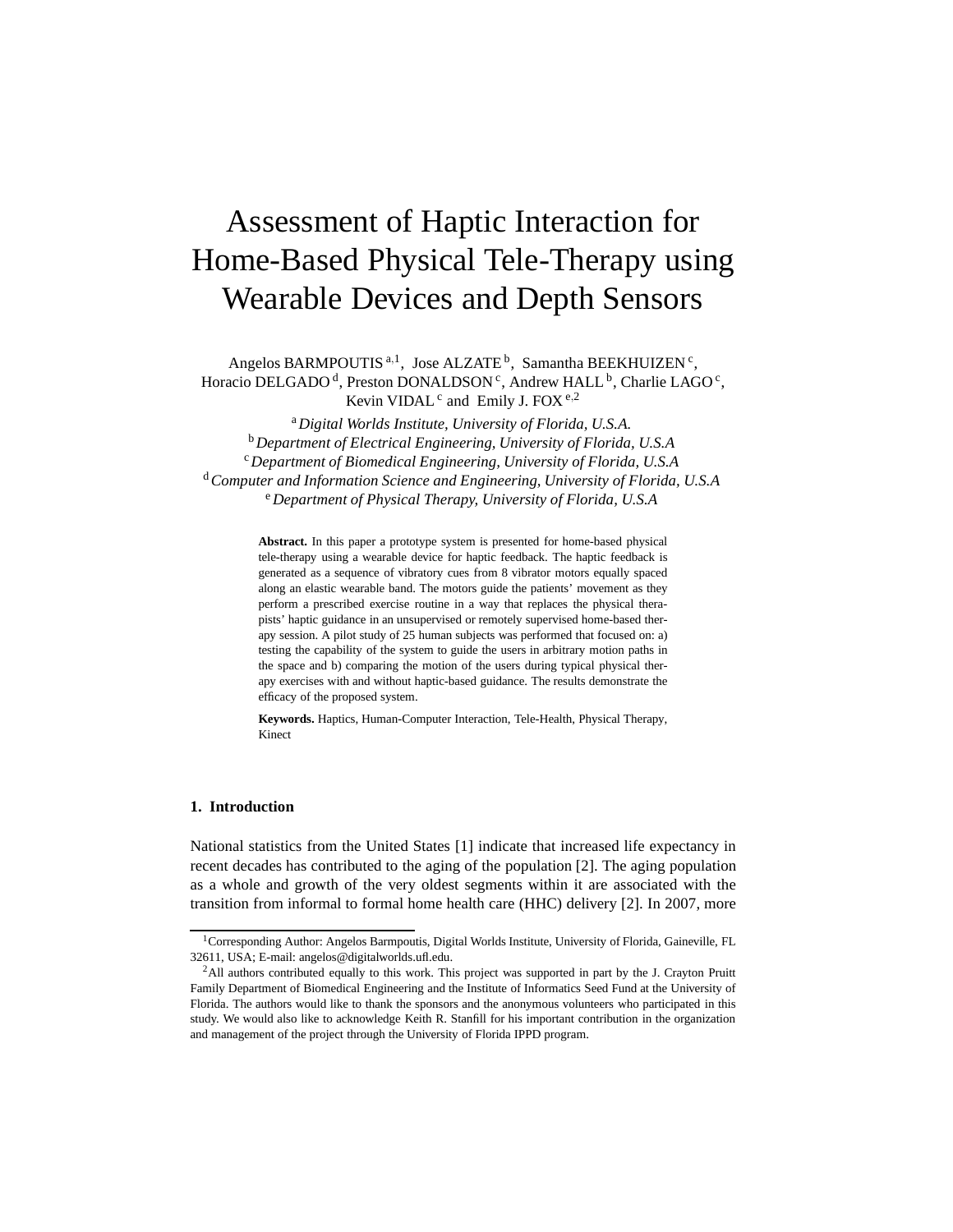than 1.4 million men and women received HHC each day and Physical therapy (PT) is the second commonly used type of HHC service [3].

The aforementioned facts clearly demonstrated the significance of home health research, especially when it focuses on the enhancement of the traditional types of delivery using new technologies from the emerging fields of tele-therapy and tele-health. One of the more challenging issues in tele-health is the lack of physical contact between the patient and the health care provider. Physical contact is required in many forms of health care to primarily assist in the physical examination of the patient, and secondarily, to facilitate direct communication with the patient. There are, however, several types of home-based therapies that do not require physical presence of the care provider and therefore such services could be offered in the form of home-based tele-care with haptic feedback. The current state-of-the-art in home tele-health combines several telecommunication technologies as well as sensing technologies for monitoring the environment and other medical devices for home use [4]. The use of haptic-based tele-health technologies, however, has not been well studied and applied to PT since the development of haptic technologies is still a growing area of research.

Arm sleeves with haptic feedback for patients that have suffered a stroke and have lost the ability to perform basic motor functions were presented in [5,6]. A more recent extension of this project included a prototype compression sleeve lined with vibration motors that are controlled using a body tracking method based on Microsoft Kinect sensor. Depth sensor-based body tracking has been used in other areas of rehabilitation [7], including game-based rehabilitation systems that were presented in [8].

In addition, several exoskeletal systems with haptic feedback have been presented in literature. A robotic exoskeleton driven by brain-computer interface for rehabilitation therapy was presented in [9]. An active vision system, through the combination of Microsoft's Kinect infrared 3D depth analysis and an eye-tracking system, can indicate a patient's intention to move the affected limb, and will feed the information continuously into the BCI classifier that generated real-time feedback of the robotic exoskeleton. Several other exoskeletal systems for therapy have been proposed and applied to various types of rehabilitation [10,11,12,13,14].

This paper presents a prototype system that aims to overcome the limitations of the current HCC PT methods by introducing a new technological framework for home-based physical tele-therapy. More specifically, in the case of HHC PT, one way to increase overall opportunities for practice and amount of practice is to increase the number of sessions or times per week that a therapist works with a patient. Every session of therapy, however, does not require hands-on one-on-one care. While this is needed for some patients with severe functional deficits, this is often not the case. In fact, most patients need basic guidance to simply complete a basic exercise routine. The proposed prototype system aims to overcome the aforementioned limitation of PT dosage by introducing a novel, cost-effective framework for HHC PT. This framework aims to enhance the traditional HHC practices by providing assistive mechanism that will track the patients using the Kinect sensor, and guide them using a wearable haptic device that generates vibratory cues. In the following sections, a pilot study with 25 human subjects is presented that assesses the efficacy of the proposed haptic interaction for home-based physical teletherapy. The proposed system could potentially allow therapists to provide services to more patients and also a greater number of therapy sessions by using novel tele-health technologies with haptic feedback.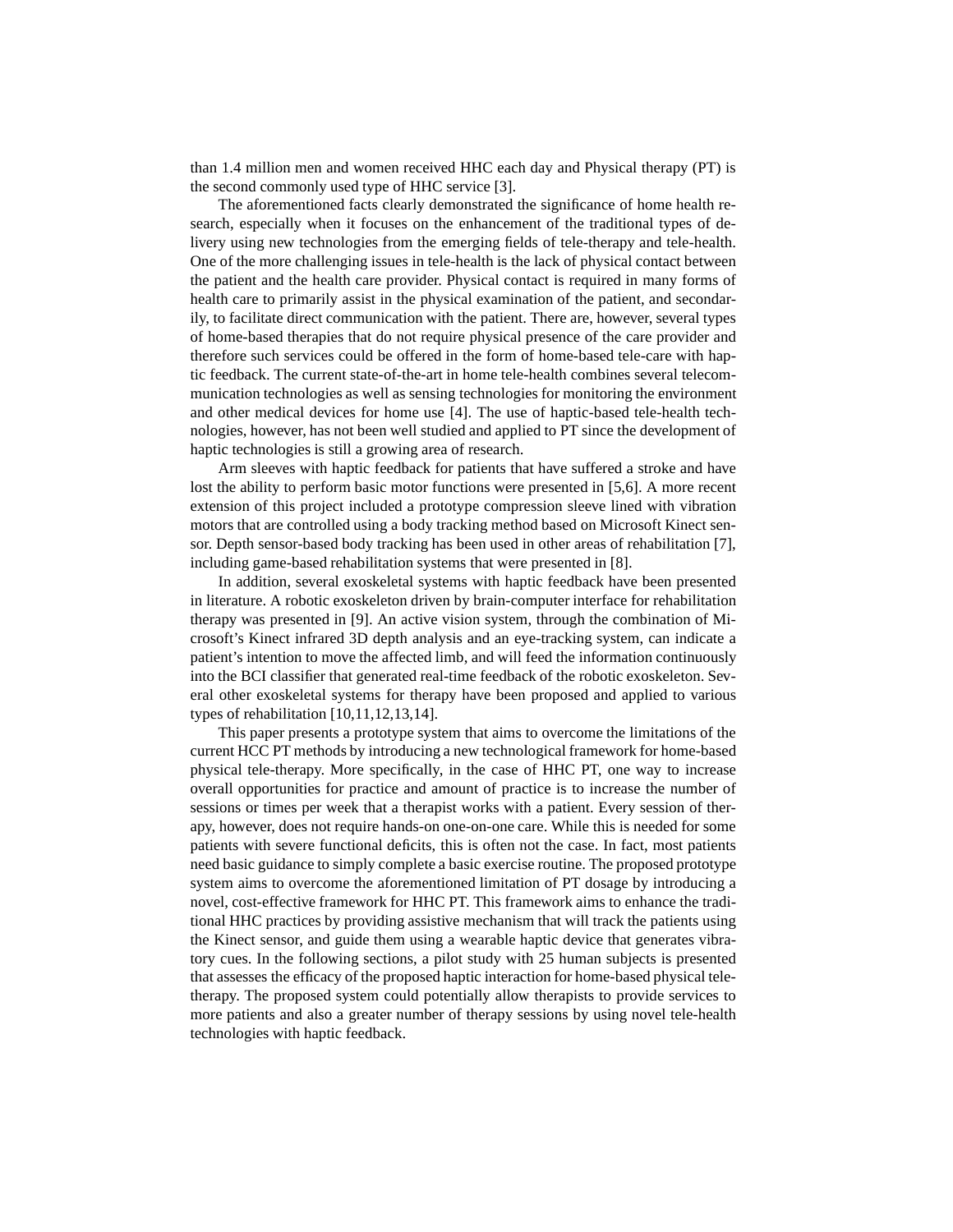

**Figure 1.** Left: The prototype wearable haptic band with 8 equally spaced motors shown on panel 1 and the wireless communication unit on panel 2. Right: Diagram of the major components of the prototype system.



**Figure 2.** Test subjects following random vibratory cue-guided trajectories (left), and guided hip abduction exercises (right). The overall experimental setup is also shown, including the virtual training environments.

### **2. Methods**

A prototype system was developed in this project that consists of: 1) a wearable device for haptic feedback, 2) a marker-less motion sensor for tracking the body movements of the users, and 3) a computer with software for triggering in real-time vibratory cues based on the body activity of the user.

The wearable device was in the form of an elastic band with an array of 8 vibration motors that were equally spaced along the band Fig. 1(top left). The purpose of this band was to be worn around a limb, for instance around the thigh, in order the user to be able to feel vibratory cues from 8 discrete directions around the limb. Since each of the motors corresponds to a different location along the band, its vibratory cue can be directly related to directional information. For example a vibration on the front of the leg prompts a forward motion, while a vibration on the back of the leg prompts a backward motion, etc. The vibration motors were controlled wirelessly by a desktop computer through a battery powered Arduino chip with an xBee WiFi receiver attached to the elastic band.

The user body activity was monitored by a Microsoft Kinect sensor (Xbox One model) through a custom-build software using the Java for Kinect (J4K) library introduced in [15]. Several exercise routines were programmed as a sequence of multiple steps, each of the prompted by a vibratory cue towards a specific direction. For example a typical hip abduction exercise is a sequence of outward and inward motion of one leg while standing on the other. It should be noted that these programmed routines are not time-based sequences but interactive processes. The systems monitors the motion of the user, and triggers the next vibratory cue only when the user has performed the previously prompted motion. In the case of hip abduction a predefined range of motion (such as 45degrees) can be used in order to guide the user within the corresponding two extrema of the motion path in this exercise. Similarly, therapist-driven exercises could be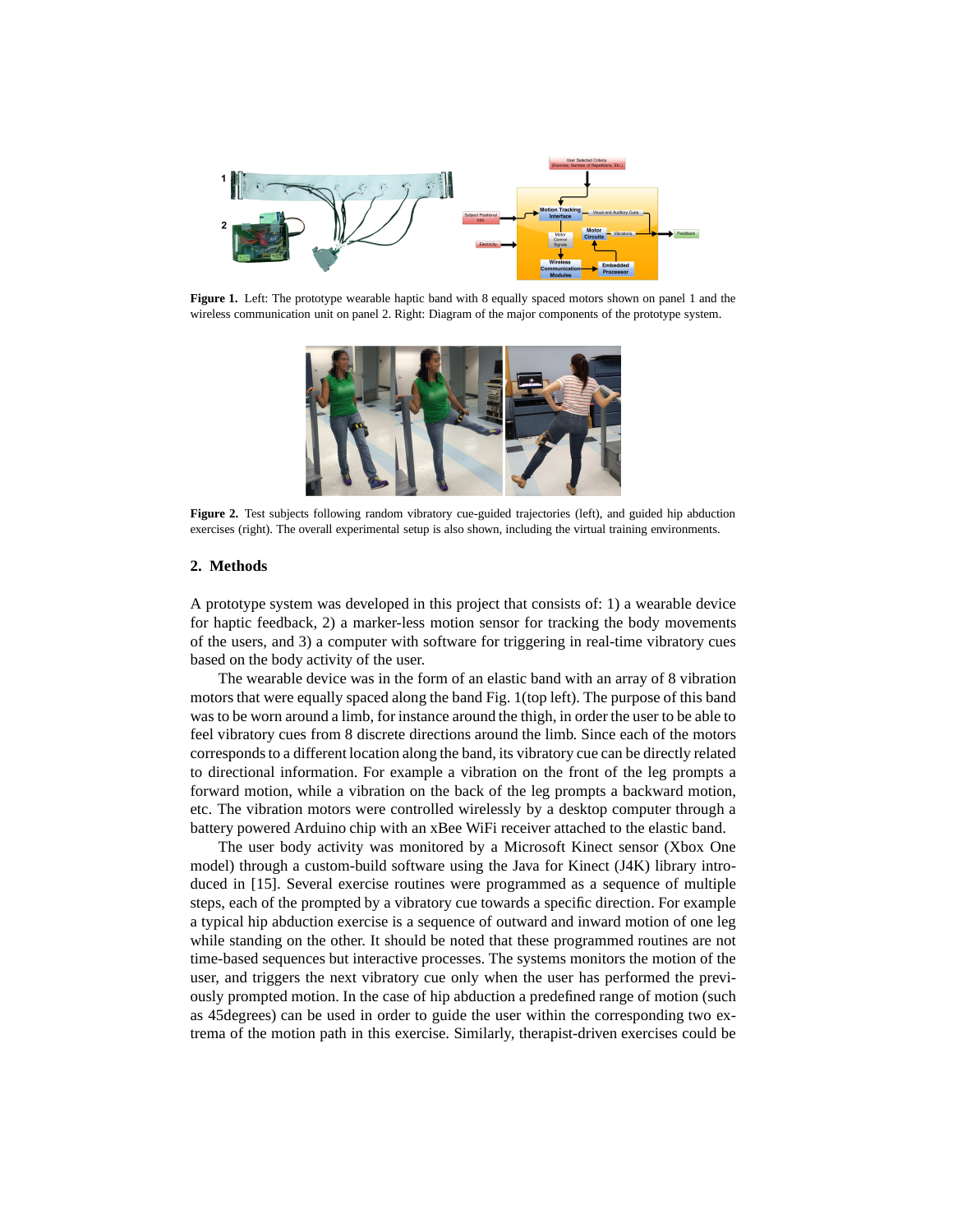

**Figure 3.** Directional probability of motions triggered by each vibration motor (dashed lines indicate the locations of the motors). The corresponding reconstructed section of the thigh is shown in the middle. An illustration of a thigh section from H. Gray's Anatomy of the Human Body (1858) is shown on the right.

performed in a tele-therapy setting. The following section presents the results of a pilot study that was designed to assess the proposed wearable haptic system.

## **3. Experimental Results**

In order to test and quantitatively evaluate the proposed haptic-driven physical teletherapy system, we performed two sets of experiments that focus on: a) testing the capability of the system to guide the users in arbitrary motion paths in the 3D space and b) comparing the motion of the users during typical physical therapy exercises with and without haptic-based guidance. For the purposes of this pilot user study we recruited 25 healthy volunteers (age range: 19-45, gender: 60% female) who used the prototype wearable device and participated in the experiments as follows. The users wore the haptic band around their left thigh as shown in Fig. 2 and stood within the field of view of the Microsoft Kinect sensor that was tracking their skeleton in real time (30 fps) using a 25-joint skeletal model. The users also had in front of them a computer monitor showing a mirrored image of them within a virtual training environment.

First, the system generated a random sequence of vibratory cues that were prompting movement towards random directions, which corresponded to the location of the triggered motor around the band (i.e. vibration of the front motor indicated a forward motion, vibration of the external side motor indicated an outward motion, etc.). Each vibratory cue in the random sequence lasted for 1 sec and followed by 1 sec pause. In order to enhance the intensity of the vibratory cues, three adjacent motors were simultaneously triggered each time allowing the users to feel the haptic feedback over their regular clothing. The direction of the user's motion after each vibratory cue was captured using the Kinect sensor, and was used to calculate the directional probability of motions triggered by each motor as a mixture of von Mises distributions as follows:

$$
p(x) = \frac{1}{N} \sum_{i=1}^{N} \frac{e^{\kappa \cos(x - d_i)}}{2\pi I_0(\kappa)}
$$
(1)

where  $d_i$  is the user's motion direction after the  $i^{th}$  cue ( $i \in [1...N]$ ),  $I_0(\kappa)$  is the modified Bessel function of  $0^{th}$  order, and  $\kappa$  was set to 1. Note that  $\int_0^{2\pi} p(x) dx = 1$ .

Figure 3(left) shows the plots of the calculated probabilities (one for each motor). Under the assumptions that a) the motors are equally spaced and b) the band is wrapped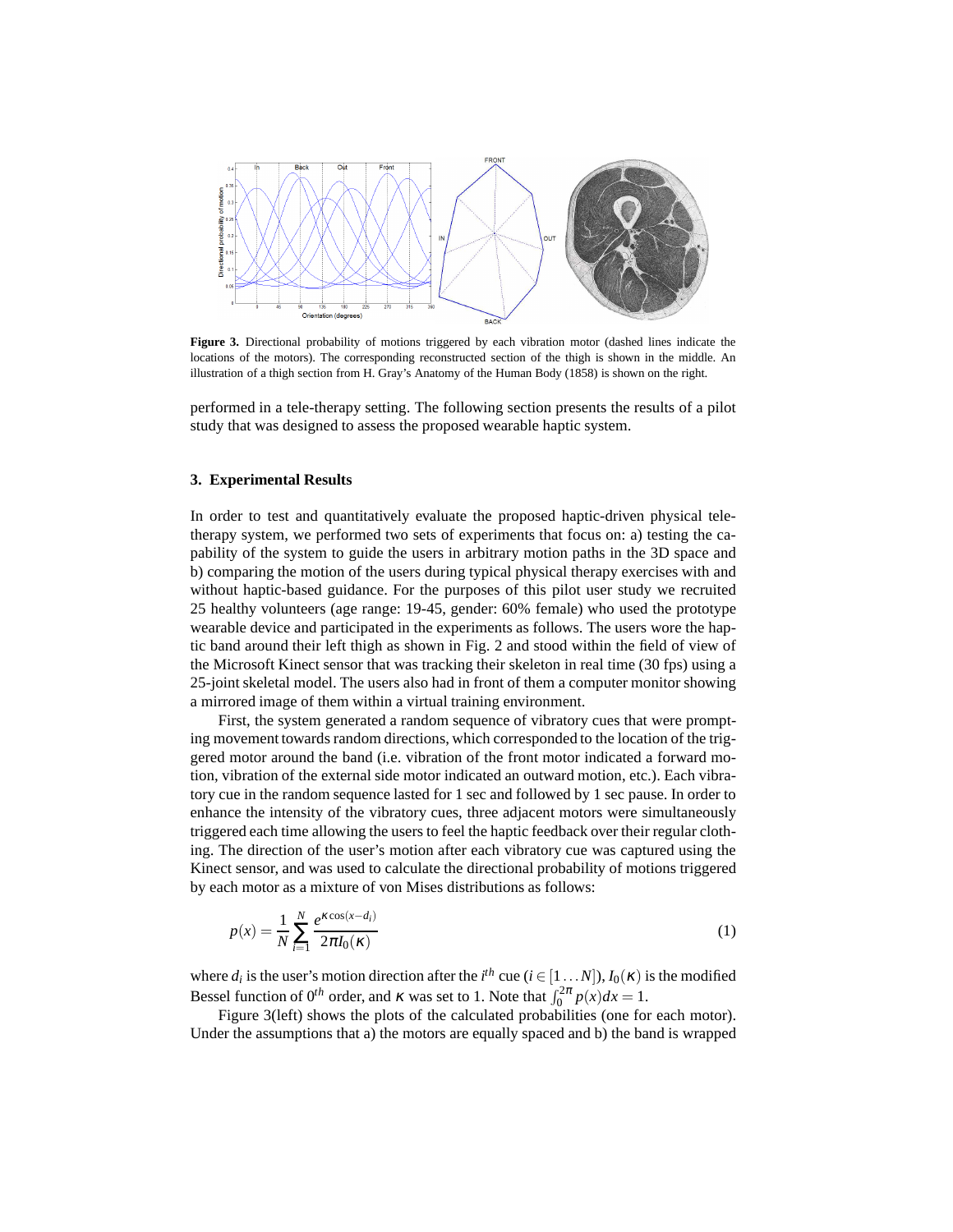| Index                        | Mean                         | Std. Deviation              |
|------------------------------|------------------------------|-----------------------------|
| Motion range without haptics | 47.5284 deg.                 | 14.2838 deg.                |
| Motion range with haptics    | 46.3341 deg.                 | $7.6146$ deg.               |
| Response time in seconds     | 0.4073 sec. (12.2178 frames) | 0.2258 sec. (6.7732 frames) |

**Table 1.** Interaction statistics from the hip abduction experiments

around a perfectly cylindrical limb, it is expected that the directional probability of each motor will have a peak at the location of the motor shown as dashed lines in Fig. 3(left). Although this is the case for several motors such as the front, back, and inside motor, others' maximum probability appeared shifted. This indicates that parts of the user motion paths deviated from the desired goal, which could be due to various factors including body tracking errors from the Kinect sensor, non cylindrical shape of the thigh, clothingrelated noise and others. Using the estimated peaks from Fig.3(left) and assuming equally spaced motors, the shape of the cross section of the thigh could be approximated using any energy minimization technique Fig.3(center). By observing the approximated section, it is evident that its elliptical shape resembles the shape of a typical thigh as shown in Fig.3(right). In practice, the process of this experiment could be used as a calibration step in order to generate user-specific cues that lead to more precise motion paths.

Furthermore, the test subjects were instructed to perform hip abduction exercises with and without haptic guidance. A comparison of the corresponding motion patterns from a randomly chosen participant is shown in Fig. 4. Both sequences begin with the standing position followed by 10 repetitions of the exercise. By comparing the two motion patterns it is evident that without the haptic guidance the range of motion varies significantly more. This is also reflected in Table 1, which shows a 47% reduction in the standard deviation of the range of motion in the case of haptic guidance. This conclusively demonstrates that the wearable haptic device helped the subjects to have more consistent movement pattern during their exercises, which is a significant factor in physical therapy as this technique can reduce or eliminate deviations from the target motion that the patients may develop over time.

Table 1 also reports the mean (across all subjects) and standard deviation of the range of motion and the interaction response time. The response time was measured as the time between the triggering of a vibratory cue (denoted by dashed lines in Fig. 4) and the change of direction in user's leg motion (shown as local extrema in red circles). Although the reported average response time is 407.3 milliseconds, the response time dropped to 332.7 milliseconds towards the end of the 10 hip abductions, which corresponds to a 21.43% decrease since the beginning of the exercise.

The results of this pilot study demonstrate that the proposed system can be used as a haptic-based guide during physical therapy exercises. In our future studies, the cues could be triggered either by a computer or by a remote therapist in a home-based tele-therapy session. Finally, usability studies will be performed using subjects who have recently experienced HHC PT sessions as well as therapists in order to assess the proposed system in realistic HHC tele-PT scenarios.